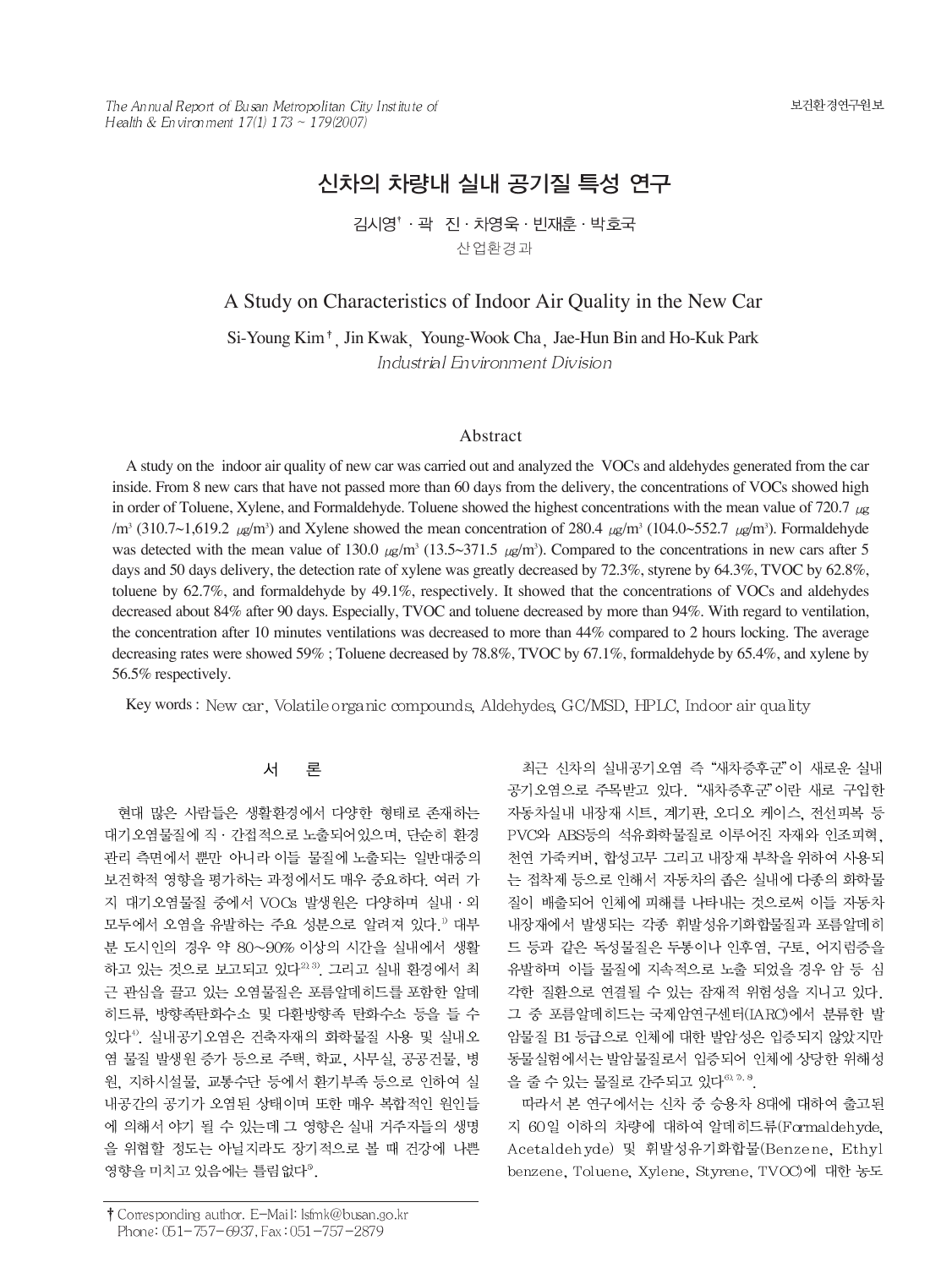를 분석하여 신차 내의 실내공기질의 특성을 연구하였으며 신 차의 기간 경과에 따른 알데히드류 및 휘발성유기화합물의 농 도 변화추이를 비교분석하여 차량 내의 쾌적한 실내공기질 유 지를 위한 자료로 활용하기 위하여 연구를 수행하였다.

#### 재료 및 측정방법

#### 시험차종 선정

국내에서 생산된 차종 중 승용차를 대상으로 출고된 후 60 일까지의 차량 8대에 대하여 신차에서 발생하는 휘발성유기화 합물(VOCs) 및 알데히드류(Aldehydes)를 조사하였으며 이중 2대에 대하여 5일, 50일, 90일, 125일 경과 후의 휘발성유기 화합물(VOCs) 및 알데히드류(Aldehydes) 의 농도변화를 비교 분석하였다. 또한 신차의 차량 내 환기 전 · 후의 농도 변화를 비교분석하였다.

#### 시료 채취 및 보관

본 연구에서 시료채취 및 보관은 실내공기질공정시험방법에 따랐으며<sup>9)</sup> 자동차 실내의 휘발성유기화합물(VOCs) 시료 포집 장치로 전용 샘플러인 MP-Z30 (Sibata Co., Japan)를 포 집 전 열탈착기(TC, GERSTEL, Germany)를 이용하여 280 ℃에서 8시간 이상 전처리를 실시하고, 가장 많이 사용되는 흡 착관인 Tenax-TA (60mm, 180mg, GERSTEL, Germany)에 연결하여 유량 50~100mL/min으로 하여, 총 채취 유량은 차 량내의 휘발성유기화합물 농도를 고려하여 총 시료채취 유량 이 1~3L가 되도록 조절하여 2회 시료 채취 하였다.10,11)

시료 채취 후 1시간 이내에 분석되지 못할 경우, 흡착관의 마개를 닫고 알루미늄호일 로 밀봉한 후 분석 시까지 4℃ 냉암 소 보관하였다.

알데히드류(Aldehydes) 시료채취는 MP-∑100 (Sibata Co., Japan) 기기를 이용하여 펌프 유량을 300mL/min으로

하여 총 채취 유량은 9L가 되도록 조절하여 2회 시료 채취하 였다.

알데히드류(Aldehydes) 분석을 위한 시료 포집은 카르보닐 화합물과 2.4-DNPH와의 반응에 의해 생성되는 DNPH 유도 체를 분석하는 방법으로 시료 포집 시 알데히드 뿐만아니라 케 톤과도 반응하여 안정한 유도체를 형성하는 2.4-DNPH 유도 체화 방법을 사용하였다.

Polypropylene Tube에 포집 매체는 고순도로 정제된 2.4-DNPH (Dinitro phenyl hydrazine)가 코팅되어 있는 2.4-DNPH Catridge (LpDNPH S10L Catridge, SUPELCO, USA)를 이용하였다. 알데히드 측정시 오존은 2.4-DNPH 유도체를 감소시키거나 2.4-DNPH가 오존과 반 응하여 인위적인 불순물을 형성하는 등의 방해 물질로 존재하 기 때문에 분석할 때 이러한 오존의 방해 요인을 제거하기 위 하여 2.4-DNPH Catridge 전단부에 KI가 채워져 있는 Ozone Scrubbers (LpDNPH Ozone Scrubbers, SUPELCO, USA)를 직렬로 연결하여 시료 채취하였으며, 시 료 포집이 완료된 시료는 알루미늄호일로 카트리지를 싸서 4 ℃ 이하에서 냉암소 보관하였으며, 채취된 시료는 가능한 한 신속히 분석하였다. 시료채취 시 차량내의 온도는 계절에 따 라 실내온도가 달랐으며, 온도는 10℃~ 33℃정도이며 습도는 30%~55% 정도였으며, 특히 여름의 경우 50℃인 경우도 있 었다. 그리고 차량내의 시료채취는 차량을 2시간 밀폐 후 VOCs 와 Aldehydes를 포집하였다.

자동차 실내의 VOCs 및 알데히드류 시료 포집 장면을 Figure 1에 나타내었다.

#### 시료분석 방법

알데히드류의 시료 분석은 Figure 2의 고성능액체크로마토 그래프 (High Performance Liquid Chromatograph, Agilent1100, Agilent, USA)를 이용하였다.



Figure 1. Scene of sampling VOCs and Aldehydes in the new car



Figure 2. HPLC (High Performance Liquid Chromatograph)



Figure 3. TDS and GC/MSD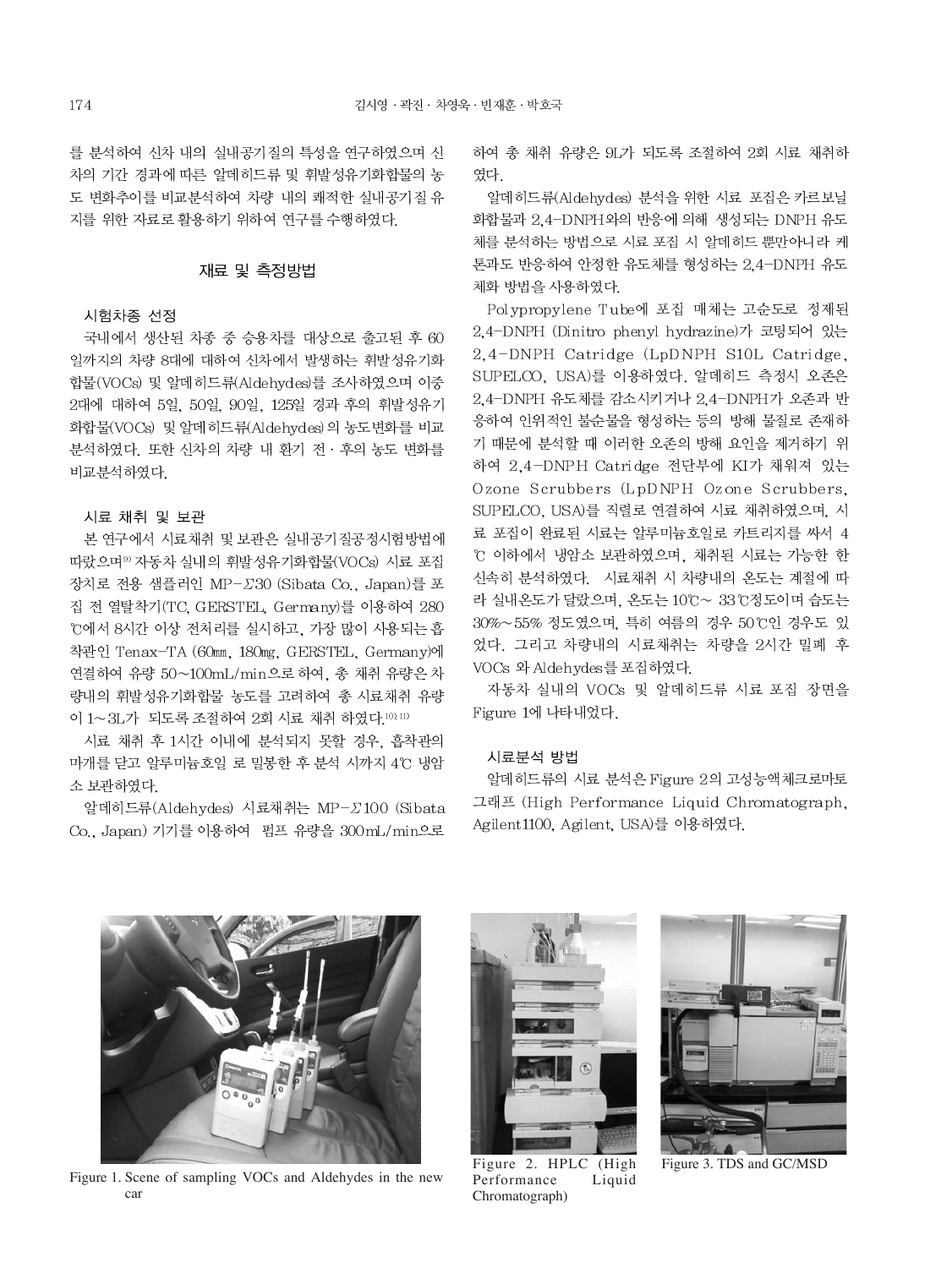Table 1. Analytical conditions of Aldehydes with HPLC

| Variables         | Conditions                                |
|-------------------|-------------------------------------------|
| Instrument        | HPLC (Agilent 1100)                       |
| Analytical Column | ZORBAX SB-C18 $(5\mu m, 4.6 \times 250m)$ |
| Mobile phase      | Acetonitrile : Water = $60:40$            |
| UV de te ctor     | 360 nm                                    |
| Flow rate         | $1.0 \text{ m L/min}$                     |
| Injection Volume  | $20 \mu\ell$                              |

#### Table 2. Opreating conditions for thermal desorption and GC/MS analysis

|            | Ite m                     | Conditions                                                                                                         |
|------------|---------------------------|--------------------------------------------------------------------------------------------------------------------|
|            | Desorption Temp           | $20^{\circ}$ C(0.1m in) $\rightarrow$ 60 $^{\circ}$ C/min $\rightarrow$ 260 $^{\circ}$ C(5m in)                    |
| <b>TDS</b> | Desorp. Temp & Time       | $260^{\circ}$ C. 10m in                                                                                            |
|            | Concentration temperature | $-70^{\circ}$ C                                                                                                    |
|            | Column                    | HP-VOC $(60m \times 0.32mm \times 1.8 \mu m)$                                                                      |
|            | Column flow               | $1.5m\ell/min$                                                                                                     |
|            | GC oven Temp.             | 60°C (5m in) $\rightarrow$ 4°C/min $\rightarrow$ 200°C (10m in) $\rightarrow$ 20°C/min $\rightarrow$ 260°C (2m in) |
|            | Split ratio               | 20:1                                                                                                               |
| GC/MSD     | Mode                      | Scan                                                                                                               |
|            | MS source                 | $230^{\circ}$ C                                                                                                    |
|            | MS Quad                   | 150℃                                                                                                               |
|            | Ionization mode           | EI mode                                                                                                            |
|            |                           |                                                                                                                    |

Table 3. Detection limit and Repeatability

| Compounds        | $MDL(n=7)$              | $RSD^*(\%)$ (n=4) |       |  |
|------------------|-------------------------|-------------------|-------|--|
| Formaldehyde     | $0.00043 \mu g/m\ell$   | 0.25              |       |  |
| Ace taldehyde    | $0.00227 \ \mu g/m\ell$ | 0.08              |       |  |
| Benze ne         | $0.22$ ppb              | 3.69              |       |  |
| Toluene          | $0.09$ ppb              | 3.02              | 0.991 |  |
| Ethyl benzene    | $0.13$ ppb              | 4.55              |       |  |
| $m.p - X$ yle ne | $0.28$ ppb              | 4.16              | 0.999 |  |
| Sty rene         | $0.16$ ppb              | 4.94              | 0.999 |  |
| o-Xylene         | $0.14$ ppb              | 4.17              | 0.999 |  |

\* : Method detection limit (MSD =  $SD \times t(n-1, 0.99)$ )

시료 채취된 2.4-DNPH 카트리지에 5mL 아세토니트릴 (Acetonitrile)을 이용하여 용출시킨 후 HPLC 장치에 이동상 (아세토니트릴 : 물 = 60 : 40)을 준비한 후 분석시스템의 안 정을 위해 최초 분석 전까지 약 20~30분 이상 동안 펌프를 유량 1.0mL/min으로 가동하였다. 시스템이 평형화된 안정상 태에서 일정량의 시료(20 μl)를 자동시료 주입 장치를 이용하 여 시료 주입용 밸브에 주입하여 자외선 흡광검출기의 흡수파 장 360 mm에서 분석을 시작하였다. 검량선 작성은 Aldehyde/Ketone DNPH MIX (SUPELCO, USA) 표준용 액을 아세토니트릴 용액으로 희석하여 미지시료의 농도가 표 준용액에 포함될 수 있는 범위로 설정하고 각 각의 표준시료는 가장 높은 농도와 가장 낮은 농도의 차이가 10배를 넘지 않도 록 하였으며 준비된 표준시료(3~5개)를 분석하여 알데히드의 면적을 구하고 이를 이용하여 검량선을 작성하였다. 분석대상 물질은 Formaldehyde, Acetaldehyde 2종으로 하였으며 알 데히드류 분석조건을 Table 1에 나타내었다.

휘발성유기화합물 시료분석은 시료 채취된 흡착관을 열탈착 하고, 다시 저온 농축관에서 재농축한 후 2단 열탈착 할 수 있 는 Thermal Desorption System (TDS, GERSTEL, Germany)을 이용하여 열탈착하였으며 고성능캐필러리 컬럼 을 이용한 기체크로마토그래프에 의해 분석대상물질을 분리하 고 질량분석계로 분석하는 장치인 GC-MSD (HP-6890, Agilent 5973, Agilent, USA)를 이용하여 분석하였다. 휘발 성유기화합물 분석장비를 Figure 3에 나타내었다.

검량선 작성은 표준용액(Indoor Air Standard, SUPELCO, USA)을 메탄올로 희석하여 표준시료를 제조한 후 농도별 표준시료 일정량을 흡착관에 micro syringe를 이 용하여 함침하여 제조하여 농도별 검량선을 작성하였다. 표준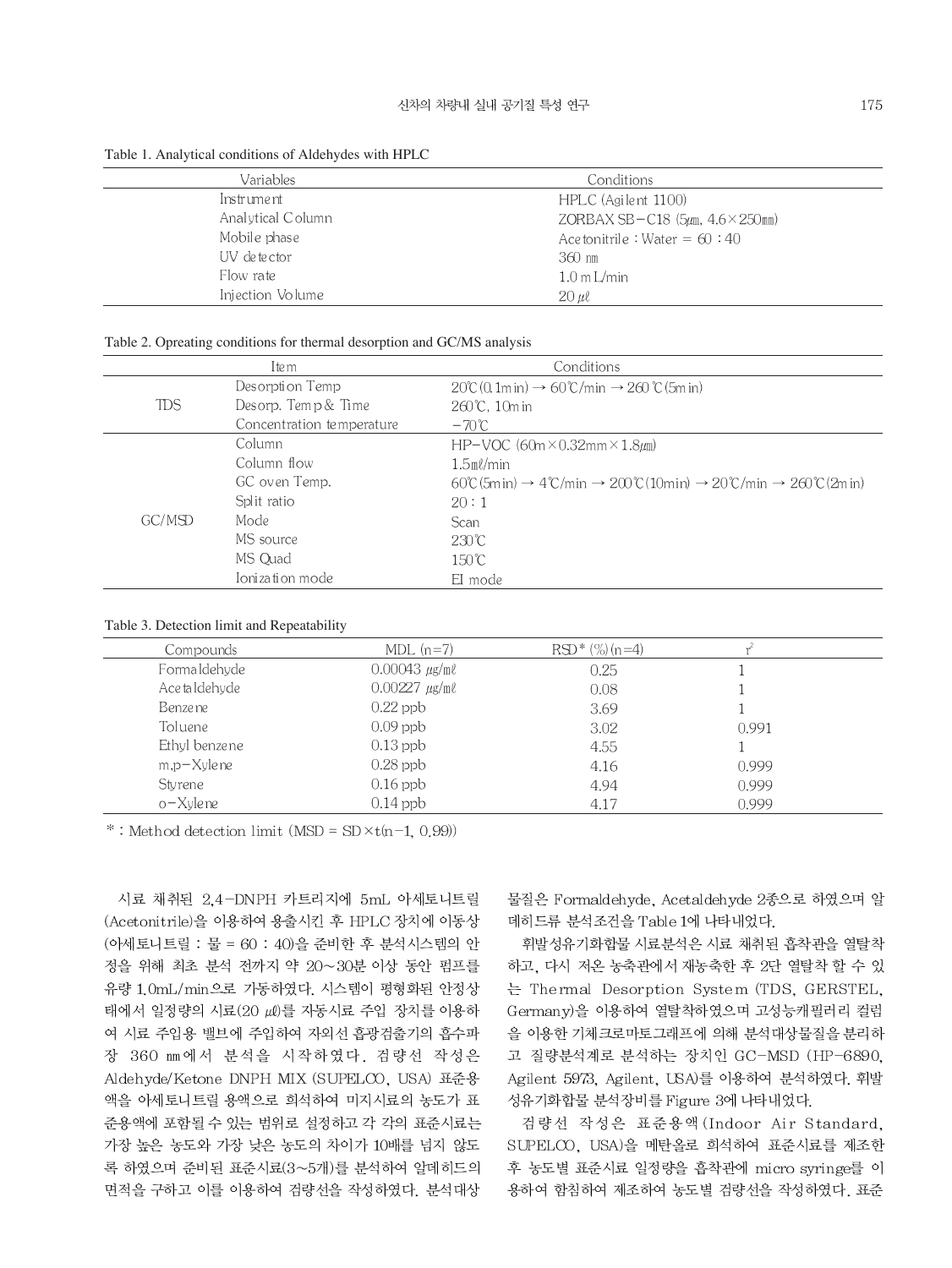| Table 4. Concentrations of volatile organic compounds and aldehydes in the new car |                       |         |           | (unit : $_{\mu g}$ /m <sup>3</sup> ) |  |
|------------------------------------------------------------------------------------|-----------------------|---------|-----------|--------------------------------------|--|
| Compounds                                                                          | Average concentration | $SD^*$  | Minimum   | Max imum                             |  |
| Formaldehyde                                                                       | 130.0                 | 115.0   | 13.5      | 371.5                                |  |
| Ace ta Idehyde                                                                     | 76.4                  | 33.3    | 39.3      | 149.8                                |  |
| Benzene                                                                            | 2.2                   | 3.3     | $N.D.$ ** | 9.5                                  |  |
| Toluene                                                                            | 720.7                 | 429.2   | 310.7     | 1.619.2                              |  |
| Ethyl benzene                                                                      | 69.0                  | 34.6    | 19.4      | 137.6                                |  |
| Xvlene                                                                             | 280.4                 | 157.6   | 104.0     | 552.7                                |  |
| Sty rene                                                                           | 45.2                  | 40.8    | 6.2       | 129.1                                |  |
| $TVOC***$                                                                          | 13.590.0              | 8.346.6 | 4.800.0   | 27,053.6                             |  |

\*: Standard Deviation \*\*: Not Detected \*\*\*: Total volatile organic compounds

Table 5. Recommended guideline for the indoor air quality of the newly built apartment houses (unit:  $\mu$ g/m<sup>3</sup>)

| Compounds     | Guideline |
|---------------|-----------|
| Formaldehyde  | 210       |
| Benzene       | 30        |
| Toluene       | 1,000     |
| Ethyl benzene | 360       |
| Xylene        | 700       |
| Styrene       | 300       |

시료의 농도는 미지시료의 농도가 포함될수 있도록 3~5개 작 성하였다. 분석대상 물질은 Benzene, Toluene, Ethyl benzene, Xylene, Styrene, 총휘발성유기화합물(TVOC)이 며, 휘발성유기화합물의 분석조건을 Table 2에 나타내었다.

휘발성유기화합물 및 알데히드류의 분석 방법의 재현성을 체류시간(Retention Time) 및 표준물질에 대한 상대표준편차 (Relative Standard Deviation)로 평가하였다.

체류시간에 대한 상대표준편차는 0.31%이하로 나타나 체류 시간에 대한 재현성은 우수하게 나타났으며, Table 3에서 보 는 바와 같이 알데히드류에 대한 표준물질 0.3755 μg/ml를 4 회 분석한 결과 재현성은 Formaldehyde 0.25%, Acetaldehyde 0.08%로 나타났다. 휘발성유기화합물에 대한 표준물질 0.045 mg를 4회 분석한 결과 재현성은 3.02~ 4.94%로 나타났다. 또한 개별물질의 검량선 작성 결과. r<sup>2</sup> 값 은 모두 0.99 이상으로 나타났다. 검출한계는 방법검출한계 (MDL)로 평가하였다. 알데히드류의 경우 표준물질 0.0235 μg/ml 농도를 대상으로 7회 반복분석을 수행하여, Formaldehyde는 0.00043 µg/ml, Acetaldehyde는 0.00227 ug/ml로 나타났으며, 휘발성유기화합물의 경우 표준 물질 0.025 μg 농도를 대상으로 7회 반복분석을 수행하였으 며, 유량을 3L로 가정하면 0.09~0.28 ppb (0.3~1.2 µg/m<sup>3</sup>) 로 나타났다. US EPA에서는 MDL 수준을 0.5 ppb 이내로 규정하고 있으며, 본 연구의 휘발성유기화합물에 대한 방법검 출한계는 0.28 ppb 이하로 EPA 규정에 적합한 것으로 나타 났다.

#### 결과 및 고찰

### 신차의 휘발성유기화합물 및 알데히드류 발생 특성

출고된지 60일 이하의 신차 8대에 대한 휘발성유기화합물 및 알데히드류에 대한 평균, 최대, 최소치 농도를 Table 4에 나타내었다. 여기서 TVOC란, 총휘발성유기화합물(Total volatile organic compounds)을 말하며 차량내 실내공기 중 에서 가스크로마토그래프에 의하여 n-헥산에서 n-헥사데칸 까지의 범위에서 검출되는 휘발성유기화합물을 대상으로 하며 Toluene으로 환산하여 정량한 것을 말한다.

Table 4에서 보는 바와 같이 신차의 차량 내 농도는 Toluene, Xylene, Formaldehyde 순으로 나타났으며 항목 별 최대 농도는 거의 출고된지 5일 정도 된 차량에서 분석된 농도였다. Toluene은 평균 720.7 μg/m3, 최대 1,619.2 μg/m3, 최소 310.7 µg/m'로 분석한 항목 중에서 가장 높은 농도를 나 타내었다. Xylene은 평균 280.4 µg/m<sup>3</sup>이며 104.0 ~ 552.7 μg/m<sup>3</sup>의 농도이다. 그리고 Formaldehyde는 평균 130.0 μg/ m3이며, 최소 13.5 μg/m3, 최대 371.5 μg/m3 검출되었다. 총휘 발성유기화합물인 TVOC의 경우 최대 27,053.6 µg/m3, 최소 4,800.0 μg/m3, 평균 13,590.0 μg/m3 검출되었다. Benzene 의 경우 ND ~ 9.5 μg/m3, 평균 2.2 μg/m3 검출되었다.

Table 5의 신축공동주택의 실내공기질 권고기준을 나타내 었으며 본 연구의 대상으로 선정된 8대 차량의 측정항목과 비 교할 때 평균값은 모두 기준이하이나 Toluene과 Formaldehyde의 경우 최대치가 신축공동주택의 실내공기질 권고기준인 1000 µg/m3, 210 µg/m3를 초과하는 것으로 나타났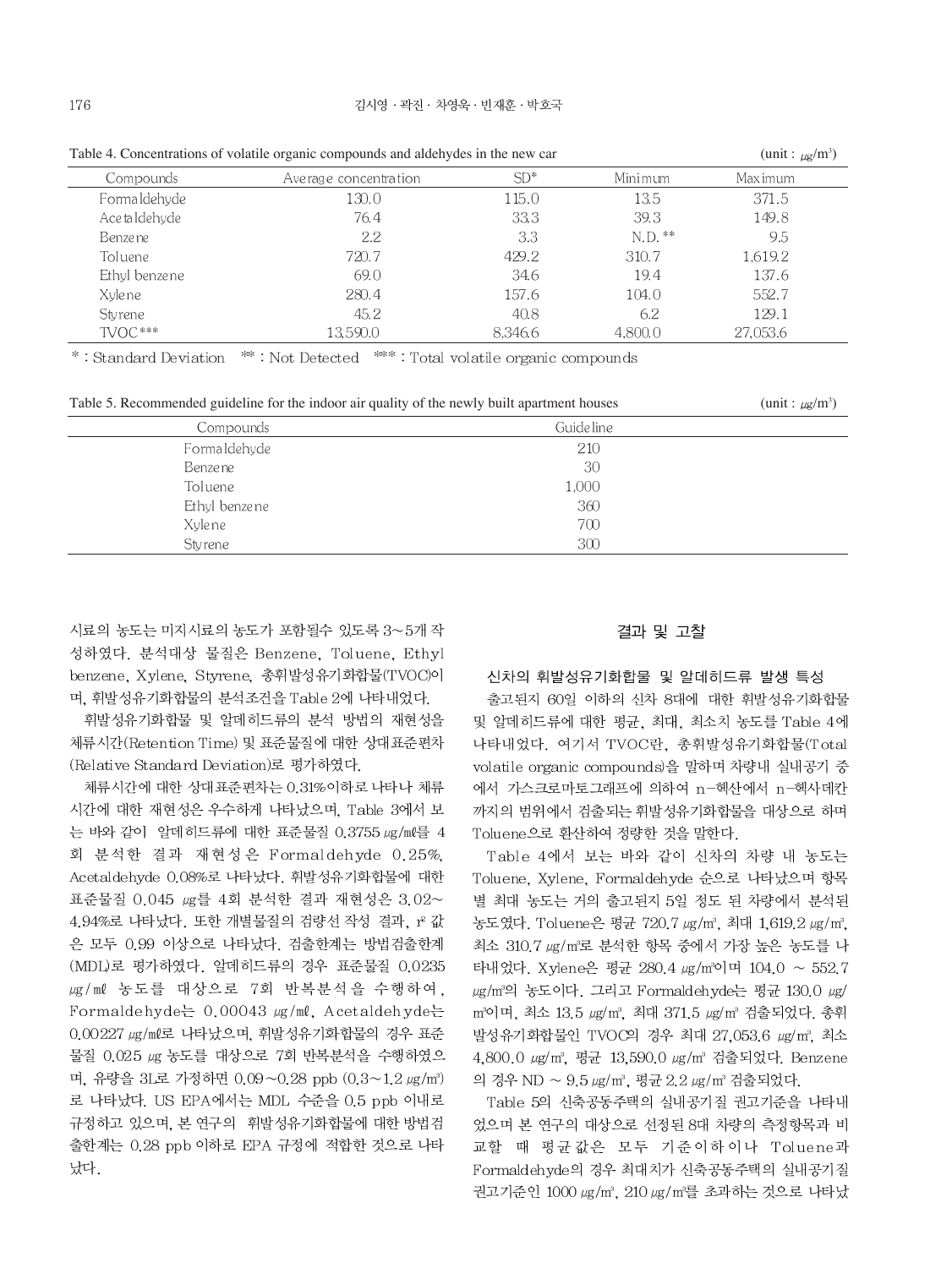| Table 6. Change of concentrations by periods |             |                  |                | (unit : $\mu g/m^3$ ) |
|----------------------------------------------|-------------|------------------|----------------|-----------------------|
| Compounds                                    | After 5days | After 50 days    | After 90 days  | After 125 days        |
| Formaldehyde                                 | 229.2       | $116.7(49.1\%)*$ | 35.8 (84.4%)   | 14.603.6%             |
| Ace taldehyde                                | 97.4        | $64.9(33.4\%)$   | 35.9 (63.1%)   | 11.8(87.9%)           |
| Toluene                                      | 968.9       | 361.7(62.7%)     | 54.804.3%      | 38.906.0%             |
| Ethyl benzene                                | 81.9        | 52965.5%         | 12.9(84.2%)    | 10.2(87.5%)           |
| Xvlene                                       | 494.1       | 137.0(72.3%)     | 47.700.4%      | 24.905.0%             |
| Sty rene                                     | 70.3        | 25.1 (64.3%)     | 10.0 (85.7%)   | $3.7(94.8\%)$         |
| <b>TVOC</b>                                  | 23, 281.8   | 8.662.5(62.8%)   | 1.177.5(94.9%) | 1.096.3(95.3%)        |

 $Table 6. Change of concentrations by periods$  (unit :

\*: Decreasing rates Compared to the concentrations in 5 days after delivery



Figure 4. Trend of the concentration changes by periods (Toluene, Xylene)



Figure 5. Trend of the concentration changes by periods (Formaldehyde, Acetaldehyde, Ethyl benzene, Styrene)

다. 하지만 초과된 Toluene과 Formaldehyde의 경우 출고된 지 5일 이내의 차량이었다. 그리고 신차 8대를 분석한 결과 차 량 내의 VOCs 및 Aldehydes의 농도는 차량 내 실내온도 보 다는 차량이 출고된 후의 기간경과에 영향을 많이 받는 것으로 나타났다.

### 기간 경과에 따른 휘발성유기화합물 및 알데히드류의 농도 변화

자동차가 출고된 후 5일, 50일, 90일, 125일 경과된 후의 승용차 2대의 평균 농도를 Table 6에 나타내었다. Benzene



Figure 6. Decreasing rates( $\%$ ) Compared to the concentrations in 5 days after delivery

의 경우 농도가 불검출이거나 매우 낮아 제외하였다.

Table 6에서 보는 바와 같이 5일 후와 비교하여 50일 후에 는 Xylene, Styrene, TVOC, Toluene 순으로 농도 감소율이 높으며 Xylene의 경우 494.1 ug/m<sup>3</sup>에서 137.0 ug/m<sup>3</sup>으로 72.3% 감소하였으며 Styrene은 70.3 ug/m<sup>3</sup>에서 25.1 ug/m<sup>3</sup> 으로 64.3%, TVOC는 23,281.8 µg/m<sup>3</sup>에서 8,662.5 µg/m<sup>3</sup>으 로 62.8%, Toluene은 968.9  $\mu$ g/m<sup>3</sup>에서 361.7  $\mu$ g/m<sup>3</sup>으로 62.7% 감소되는 것으로 나타났다. 차량이 출고된 후 기간경과 에 따른 농도 변화 추이를 Figure 4, Figure 5에 나타내었다.

기간경과에 따라 VOCs 및 Aldehydes의 농도가 감소하는 것으로 나타났으며, 90일 후에는 Tduene 54.8 ug/m3, Xylene 47.7 μg/m<sup>3</sup>, Formaldehyde 35.8 μg/m<sup>3</sup> 등으로 개별항목 모두 가 55 ug/m3 이하로 감소하였다. 또한 125일 후에는 Tduene 38.9  $\mu$ g/m<sup>3</sup>, Xylene 24.9  $\mu$ g/m<sup>3</sup>, Formaldehyde 14.6  $\mu$ g/m<sup>3</sup> 등으로 개별항목 모두가 39 µg/m3 이하로 감소하였다.

Figure 6에는 Aldehydes 2종 (Formaldehyde, Acetaldehyde), VOCs 4종(Toluene, Ethyl benzene, Xylene, Styrene) 및 TVOC에 대한 출고된 후 5일 후와 비교 하여 50, 90, 125일 후의 농도 감소율을 나타내었다. 90일 후 에는 Acetaldehyde 63.1% 감소를 제외하고는 나머지는 거의 84% 이상 감소되는 것으로 나타났다. 특히 TVOC와 Toluene 의 경우는 94% 이상 감소 되는 것으로 나타났다. 그리고 125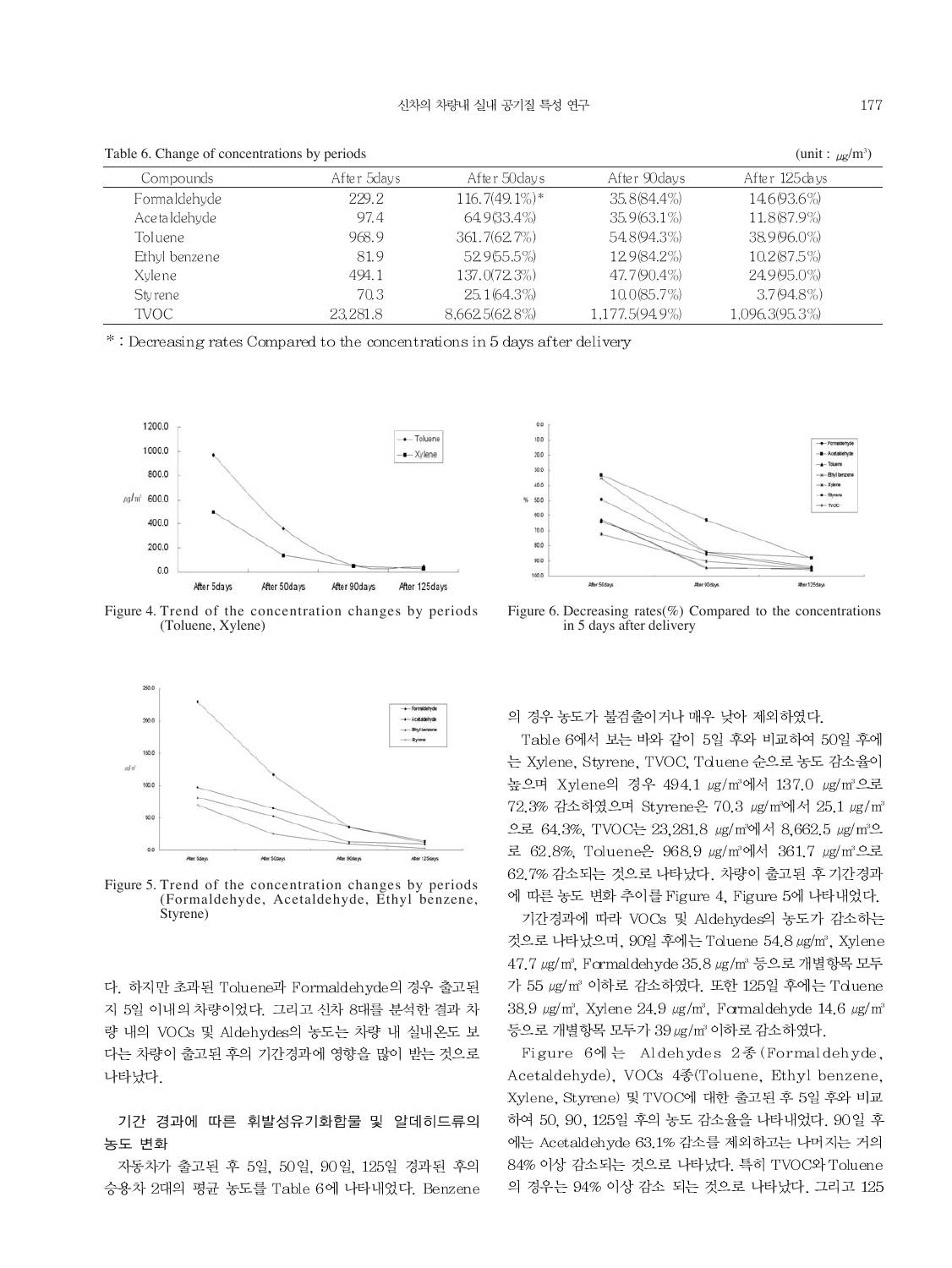| -------       |                        |                       | $\mu$ and $\mu$                        |
|---------------|------------------------|-----------------------|----------------------------------------|
| Compounds     | Before the ventilation | After the ventilation | Concentration de creasing rates $(\%)$ |
| Formaldehyde  | 371.5                  | 128.5                 | 65.4 %                                 |
| Ace taldehyde | 149.8                  | 75.1                  | $49.9\%$                               |
| Toluene       | 779.4                  | 165.5                 | 78.8%                                  |
| Ethyl benzene | 78.0                   | 37.8                  | 51.6 %                                 |
| Xvlene        | 435.6                  | 189.7                 | 56.5 %                                 |
| Sty rene      | 87.2                   | 48.9                  | 44.0%                                  |
| <b>TVOC</b>   | 19510.1                | 6423.0                | 67.1 %                                 |
| Ave rage      |                        |                       | 59.0%                                  |
|               |                        |                       |                                        |

Table 7. Comparisons of the concentration inside the car after the ventilation for 10minutes with the concentration after locking for  $2 \text{ hours}$  $(nnit + \omega/m^3)$ 

일 후에는 Acetaldehyde 87.9% 감소 Ethyl benzene 87.5% 감소 나머지는 거의 93%이상 감소하였다.

#### 환기 전 · 후의 차량 내 실내공기질 농도 비교

Table 7에서는 출고된지 5일 경과된 신차에 대하여 2시간 밀폐 후와 10분 환기 후 시료 채취한 경우 즉 환기 전 · 후의 시료에 대하여 분석한 VOCs 및 Aldehydes에 대한 농도를 비 교 분석하였다. 농도변화의 감소율을 살펴보면 44%이상의 감 소율을 보이며 평균 59.0%의 농도 감소율을 나타내었다.

Toluene, TVOC, Formaldehyde 순으로 감소율이 크며 특히 Toluene의 경우 환기 후가 779.4 μg/m3에서 165.5 μg/ m3으로 78.8% 감소하였으며, TVOC는 19.510.1 ug/m3에서 6,423.0 µg/m3으로 67.1%, 포름알데히드는 371.5 µg/m3에서 128.5 μg/m<sup>3</sup>로 65.4%, Xylene은 435.6 μg/m<sup>3</sup>에서 189.7 μg/ m3로 56.5% 감소하여 신차의 경우 차량의 밀폐를 한 경우와 환기를 한 경우 VOCs 및 Aldehydes의 농도 차가 상당히 큼 을 알 수 있었다.

#### 결 과

본 연구에서는 국내에서 생산된 신차에 대하여 실내공기질 특성을 연구하여 차량 실내에서 발생하는 VOCs 및 Aldehydes 물질들을 시료 채취하여 분석한 결과 다음과 같은 결론을 얻었다.

1. 출고된지 60일 이하의 신차에 대하여 분석한 결과 신차의 차량내 농도는 Toluene, Xylene, Formaldehyde 순으로 높 았다. Toluene은 평균 720.7 μg/m<sup>3</sup>, 최대 1,619.2 μg/m<sup>3</sup>, 최소 310.7 µg/m2로 가장 높은 농도였으며 Xylene은 평균 280.4 µg / m3이며 104.0 ~ 552.7 µg/m3의 농도이다. 그리고 Formaldehyde는 평균 130.0 μg/m<sup>3</sup>이며, 최소 13.5 μg/m<sup>3</sup>, 최 대 371.5 ug/m3 검출되었다. TVOC의 경우 최대 27.053.6 ug /m3, 최소 4,800.0 µg/m3, 평균 13,590.0 µg/m3 검출되었다. Benzene의 경우 ND~9.5 μg/m3, 평균 2.2 μg/m3 검출되었다.

2. 본 연구의 대상으로 선정된 8대의 경우 신축공동주택의 실내공기질 권고기준과 비교할 때 평균값은 모두 기준이하이 나, Toluene과 Formaldehyde의 경우 최대 농도가 신축공동 주택의 실내공기질 권고기준인 1,000 µg/m3, 210 µg/m3를 초 과하는 것으로 나타났다. 하지만 초과된 Toluene과 Formaldehyde은 출고된지 5일 이내의 차량이었다.

3. 출고된지 5일 후와 비교하여 50일 후에는 Xylene. Styrene, TVOC, Toluene 순으로 감소율이 높으며 Xylene 72.3%, Styrene 64.3%, TVOC 62.8%, 톨루엔 62.7%, 포름 알데히드 49.1%로 감소하였다.

4. 90일 후에는 Acetaldehyde 63.1% 감소하며 나머지 물 질들은 84% 이상 감소되는 것으로 나타났다. 특히 TVOC와 Toluene의 경우 94% 이상 감소하는 것으로 나타났다.

5. 환기 전 · 후의 농도 감소율은 평균 59% 감소하였으며, Toluene, TVOC, Formaldehyde 순으로 감소율이 크며 Toluene은 78.8% 감소하였으며 TVOC는 67.1%. Formaldehyde 65.4%, Xylene 56.5% 감소하였다.

## 참 고 문 헌

- 1. Koziel, J. K., Martos, P. A., and Pawliszyn, J., "System for the generation of stand gas mixtures of volatile and semi-volatile organic compounds for calibrations of solid-phase microextraction and other sampling devices" Journal of Chromatography A, 1025(2004)
- 2. 환경부, 실내공기질관리법 제정에 대한 공청회 자료집  $(1995)$
- 3. D.W. Dockery and J.P. Spengler, Air Pollut. control  $Ass \alpha$ ., 31, pp  $153 - 159(1981)$
- 4. J.M. Samet and J.D. Spengler, Indoor Air Pollution, Johns Hopkins University Press,  $London(1991)$
- 5. Lee, S.C. and Chang, M. : Indoor and outdoor air